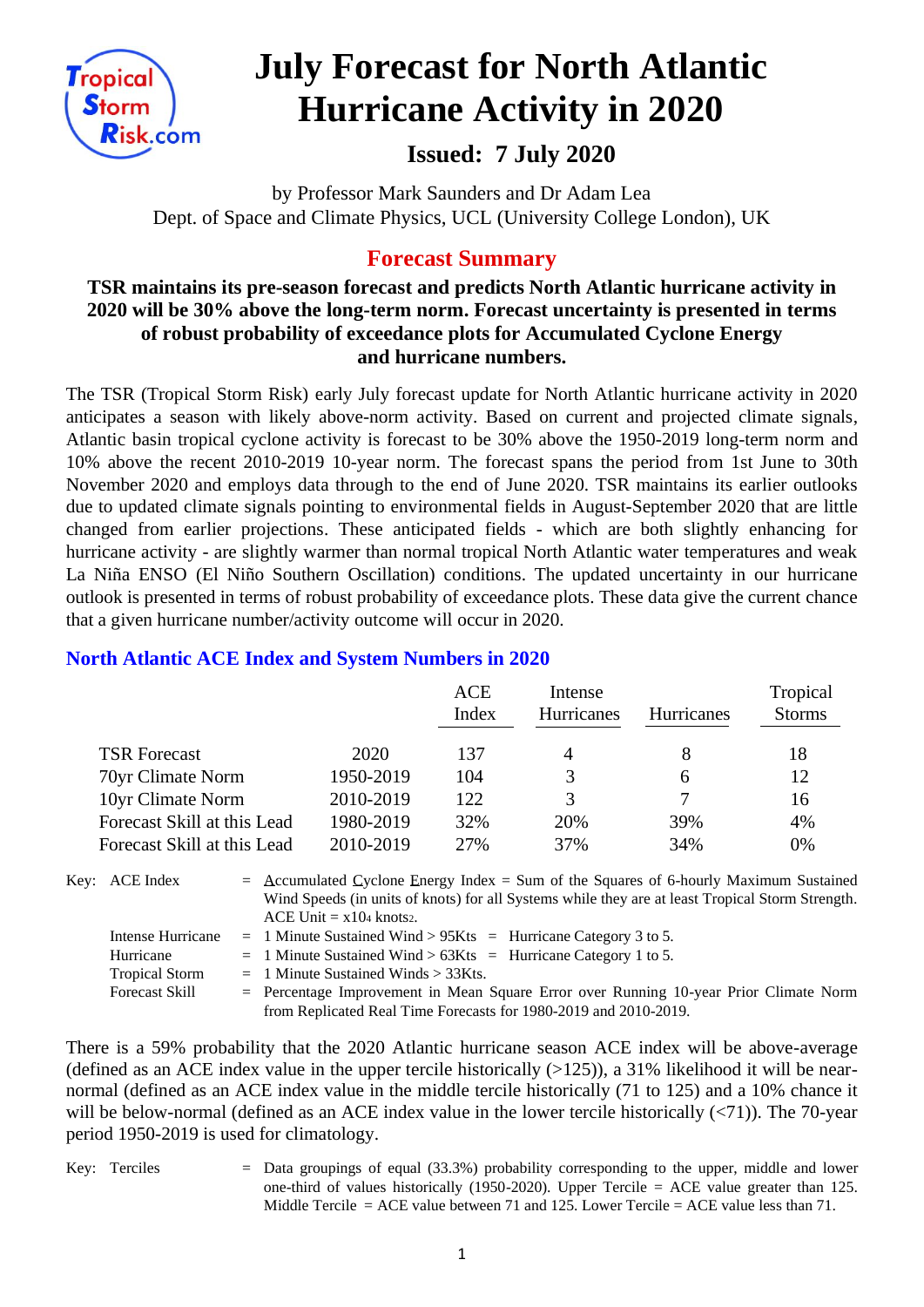#### **Forecast Probability of Exceedance Plots for the 2020 North Atlantic Hurricane Season**

Seasonal outlooks for North Atlantic hurricane activity contribute to the anticipation of risk for insurance companies, other weather-sensitive businesses, and local and national governments. However, the uncertainty associated with such forecasts is often unclear. This reduces their benefit and contributes to the perception of forecast 'busts'. The robust assessment of risk requires a full and clear probabilistic quantification of forecast uncertainty with the forecast issued in terms of probability of exceedance (PoE). In this way the chance of each hurricane number/activity outcome occurring is clear for the benefit of users. Going forward TSR will be including robust forecast probability of exceedance (PoE) information based on the recommendation and methodology described in Saunders et al. (2020).

The plots below display our early July forecast outlooks for ACE (upper panel) and the number of hurricanes (lower panel) in terms of PoE. Each plot displays two sets of PoE data comprising the forecast PoE curve and the 1950-2019 climatology PoE curve. The forecast PoE curves are computed using the method described in section 3.3 of Saunders et al. (2020) while the climatology PoE curves are computed directly from observations. The two forecast PoE plots specify the current chance that a given ACE Index and/or hurricane total will be reached in 2020 and how these chances differ to climatology.

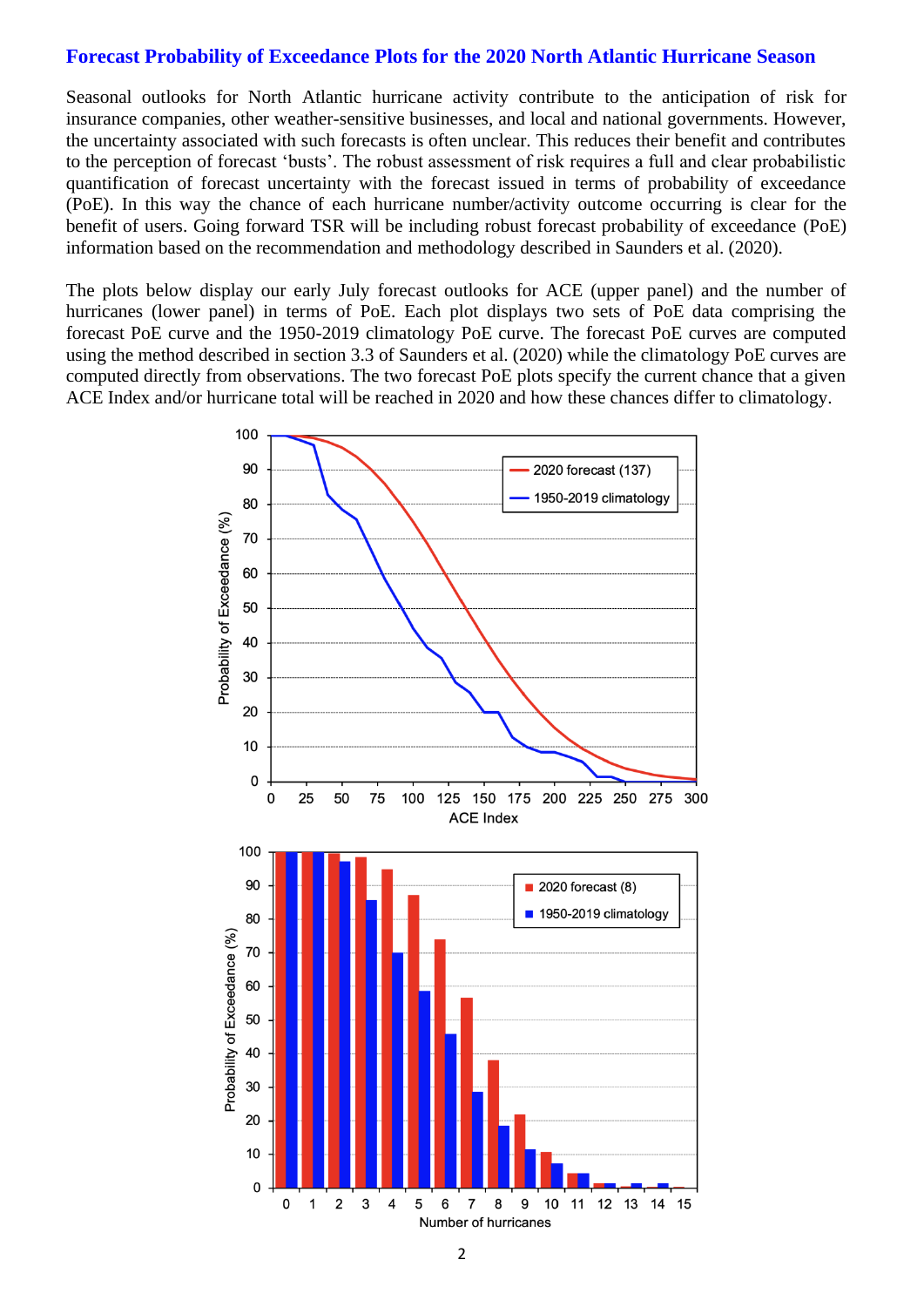Reference: Saunders, M. A., Klotzbach, P. J., Lea, A. S. R., Schreck, C. J., & Bell, M. M. (2020). Quantifying the probability and causes of the surprisingly active 2018 North Atlantic hurricane season. *Earth and Space Science*, *7*, e2019EA000852. <https://doi.org/10.1029/2019EA000852>

| ACE Index & Numbers Forming in the MDR, Caribbean Sea and Gulf of Mexico in 2020 |  |  |  |  |  |  |  |
|----------------------------------------------------------------------------------|--|--|--|--|--|--|--|
|                                                                                  |  |  |  |  |  |  |  |

|                             |           | <b>ACE</b><br>Index | Intense<br>Hurricanes | Hurricanes   | Tropical<br><b>Storms</b> |
|-----------------------------|-----------|---------------------|-----------------------|--------------|---------------------------|
| <b>TSR Forecast</b>         | 2020      | 117                 | 3                     | <sub>0</sub> | 12                        |
| 70yr Climate Norm           | 1950-2019 | 81                  | 2                     | 4            | 8                         |
| 10-yr Climate norm          | 2010-2019 | 97                  | 2                     |              | 10                        |
| Forecast Skill at this Lead | 1980-2019 | 33%                 | 28%                   | 49%          | 35%                       |
| Forecast Skill at this Lead | 2009-2019 | 25%                 | 51%                   | 57%          | 29%                       |

The Atlantic hurricane Main Development Region (MDR) is the region 10oN-20oN, 20oW-60oW between the Cape Verde Islands and the Caribbean Lesser Antilles. A storm is defined as having formed within this region if it reached at least tropical depression status while in the area.

There is a 62% probability that the 2020 Atlantic hurricane season ACE index for these regions will be above-average (defined as an ACE index value in the upper tercile historically (>96)), a 29% likelihood it will be near-normal (defined as an ACE index value in the middle tercile historically (45 to 96) and a 9% chance it will be below-normal (defined as an ACE index value in the lower tercile historically (<45)). The 70-year period 1950-2019 is used for climatology.

#### **USA Landfalling ACE Index and Numbers in 2020**

|                             |           | <b>ACE</b> | Tropical          |               |  |
|-----------------------------|-----------|------------|-------------------|---------------|--|
|                             |           | Index      | <b>Hurricanes</b> | <b>Storms</b> |  |
| <b>TSR Forecast</b>         | 2020      | 2.6        |                   |               |  |
| 70yr Climate Norm           | 1950-2019 | 2.4        | 1.47              | 3.11          |  |
| 10yr Climate Norm           | 2010-2019 | 2.1        | 1.20              | 2.80          |  |
| Forecast Skill at this Lead | 1980-2019 | 13%        | 17%               | 6%            |  |
| Forecast Skill at this Lead | 2010-2019 | 1%         | 41%               | 28%           |  |

Key:  $\text{ACE Index} = \text{Accumulated Cyclone Energy Index} = \text{Sum of the Squares of hourly Maximum Sustainable distance.}$ Wind Speeds (in units of knots) for all Systems while they are at least Tropical Storm Strength and over the USA Mainland (reduced by a factor of 6). ACE Unit  $= x104$  knots2. Strike Category = Maximum 1 Minute Sustained Wind of Storm Directly Striking Land. USA Mainland  $=$  Brownsville (Texas) to Maine

USA landfalling intense hurricanes are not forecast since we have no skill at any lead.

There is a 51% probability that in 2020 the USA landfalling ACE index will be above average (defined as a USA ACE index value in the upper tercile historically (>2.5)), a 29% likelihood it will be near-normal (defined as a USA ACE index value in the middle tercile historically (1.1 to 2.5)) and a 20% chance it will be below-normal (defined as a USA ACE index value in the lower tercile historically  $(\langle 1.1 \rangle)$ ). The 70-year period 1950-2019 is used for climatology.

## **Methodology and Key Predictors for 2020**

The TSR statistical seasonal hurricane forecast model divides the North Atlantic into three regions and employs separate forecast models for each region before summing the regional hurricane forecasts to obtain an overall forecast. For two of these three regions (tropical North Atlantic, and the Caribbean Sea and Gulf of Mexico) the forecast model pools different environmental fields involving August-September sea surface temperatures (SSTs) and July-September trade wind speed to select the environmental field or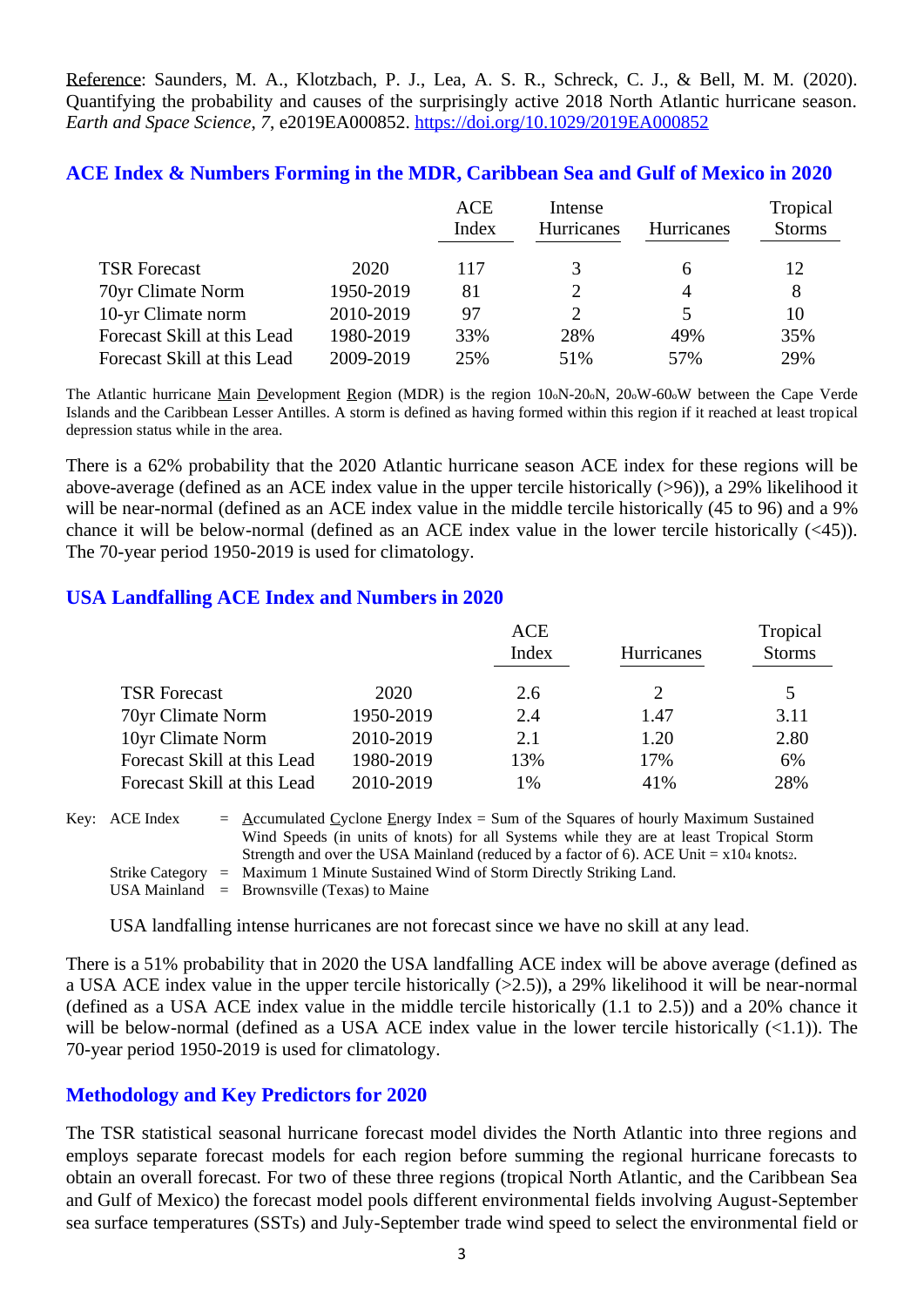combination of fields which gives the highest replicated real-time skill for hurricane activity over the prior 10-year period. The nature of this process means that the details of the seasonal forecast model can vary subtly from year-to-year and also with lead time within the same year. Separate forecast models are employed to predict the July-September trade wind speed and to predict the August-September SSTs. Finally, bias corrections are employed for each predictand based on the forecast model performance for that predictand over the prior 10 years. All regressions are performed using normalized data. This ensures that the requirements of linear regression modeling are met, namely, that observations are drawn from normal distributions and that regression errors are normally distributed with a mean of zero.

The main factor underpinning the TSR forecast for 2020 hurricane activity being 30% above the long term norm is the anticipated enhancing effect of the July-September 2020 forecast trade wind at 925mb height over the Caribbean Sea and tropical North Atlantic region (7.5<sup>o</sup>N – 17.5<sup>o</sup>N, 100<sup>o</sup>W – 30<sup>o</sup>W). The current forecast for this predictor is  $0.67 \pm 0.59$  ms-1 is weaker than normal (1980-2019 climatology) which is similar to its 0.60±0.64 ms-1 weaker than normal value in May 2020. Weaker than normal trade winds during July-September are associated with more cyclonic vorticity and decreased vertical wind shear over the hurricane main development region. This in turn increases hurricane frequency and intensity. The July-September 2020 trade wind prediction incorporates the current expectations for weak La Niña conditions during August-September 2020 and for tropical North Atlantic SSTs in August-September 2020 being 0.21±0.20°C warmer than normal (1980-2019 climatology). The current consensus of dynamical and statistical model ENSO outlooks published by the International Research Institute for Climate and Society on the 19th June 2020 is used for the ENSO (El Niño Southern Oscillation) outlook. However, it should be stressed that although uncertainties are reducing as the main hurricane season approaches there remain sizeable uncertainties in the forecast for July-September 2020 trade wind speed and in the forecast for August-September 2020 tropical North Atlantic SST.

#### **The Precision of Seasonal Hurricane Forecasts 2003-2019**

The figure below displays the seasonal forecast skill for North Atlantic hurricane activity for the 17-year period between 2003 and 2019. This assessment uses the seasonal forecast values issued publicly in realtime by the three forecast centres TSR, NOAA (National Oceanic and Atmospheric Administration) and CSU (Colorado State University). Skill is assessed as a function of lead time for two measures of seasonal hurricane activity: ACE and basin hurricane numbers.



Forecast precision is provided using the Mean Square Skill Score (MSSS) which is the percentage improvement in mean square error over a climatology forecast. Positive skill indicates that the model performs better than climatology, while a negative skill indicates that it performs worse than climatology. Two different climatologies are used: a fixed 50-year (1951-2000) climatology and a running prior 10 year climate norm.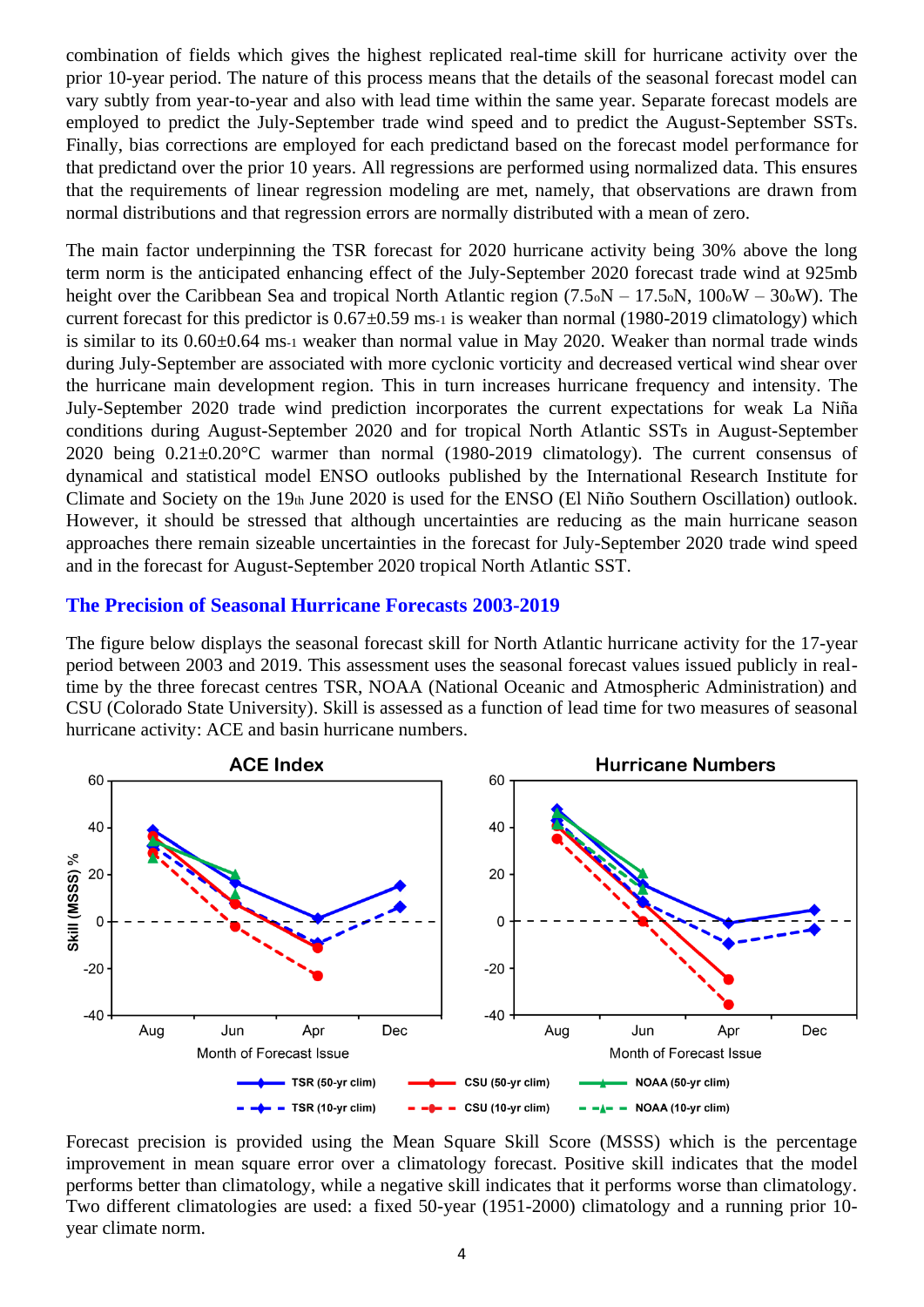It should be noted that NOAA does not issue seasonal hurricane outlooks before late May and that CSU stopped providing quantitative extended-range hurricane outlooks from the prior December after 2011. It is clear that there is little skill in forecasting the upcoming ACE and numbers of hurricanes from the previous April for the period 2003-2019. Skill starts to climb as the hurricane season approaches with moderate-to-good skill levels being achieved, on average, by early August.

Although there are mostly only small differences in skill between the three forecast centres, the TSR model has been either the near-equal best or the best performing statistical seasonal forecast model at all lead times for the period 2003-2019.

## **Further Information and Next Forecast**

Further information about TSR forecasts and verifications may be obtained from the TSR web site *http://www.tropicalstormrisk.com*. The final TSR forecast update for the 2020 North Atlantic hurricane season will be issued on the 5th August 2020.

## **Appendix – Predictions from Previous Months**

#### **1. Atlantic ACE Index and System Numbers**

| <b>Atlantic ACE Index and System Numbers 2020</b> |              |                     |                                    |            |                              |  |  |  |
|---------------------------------------------------|--------------|---------------------|------------------------------------|------------|------------------------------|--|--|--|
|                                                   |              | <b>ACE</b><br>Index | Named<br>Tropical<br><b>Storms</b> | Hurricanes | Intense<br><b>Hurricanes</b> |  |  |  |
| Average Number (1950-2019)                        |              | 104                 | 11                                 | 6          | 3                            |  |  |  |
| Average Number (2010-2019)                        |              | 114                 | 14                                 | 7          | 3                            |  |  |  |
| <b>TSR Forecasts</b>                              | 7 July 2020  | 137                 | 18                                 | 8          |                              |  |  |  |
|                                                   | 28 May 2020  | 135                 | 17                                 | 8          | 3                            |  |  |  |
|                                                   | 7 April 2020 | 130                 | 16                                 | 8          | 3                            |  |  |  |
|                                                   | 19 Dec 2019  | 105                 | 15                                 | 7          | 3                            |  |  |  |
| <b>CSU</b> Forecasts                              | 4 June 2020  | 160                 | 19                                 | 9          | 4                            |  |  |  |
|                                                   | 2 April 2020 | 150                 | 16                                 | 8          | 4                            |  |  |  |
| <b>NOAA</b> Forecast                              | 21 May 2020  | 104-180             | $13-19$                            | $6 - 10$   | $3-6$                        |  |  |  |

#### **2. MDR, Caribbean Sea and Gulf of Mexico ACE Index and Numbers**

| MDR, Caribbean Sea and Gulf of Mexico ACE Index and Numbers 2020 |              |                     |                                    |            |                              |  |  |  |  |
|------------------------------------------------------------------|--------------|---------------------|------------------------------------|------------|------------------------------|--|--|--|--|
|                                                                  |              | <b>ACE</b><br>Index | Named<br>Tropical<br><b>Storms</b> | Hurricanes | Intense<br><b>Hurricanes</b> |  |  |  |  |
| Average Number (1950-2019)                                       |              | 81                  | 8                                  |            |                              |  |  |  |  |
| Average Number (2010-2019)                                       |              | 97                  | 10                                 |            |                              |  |  |  |  |
| <b>TSR Forecasts</b>                                             | 7 July 2020  | 117                 | 12                                 |            |                              |  |  |  |  |
|                                                                  | 28 May 2020  | 116                 | 11                                 |            |                              |  |  |  |  |
|                                                                  | 7 April 2020 | 108                 |                                    |            |                              |  |  |  |  |